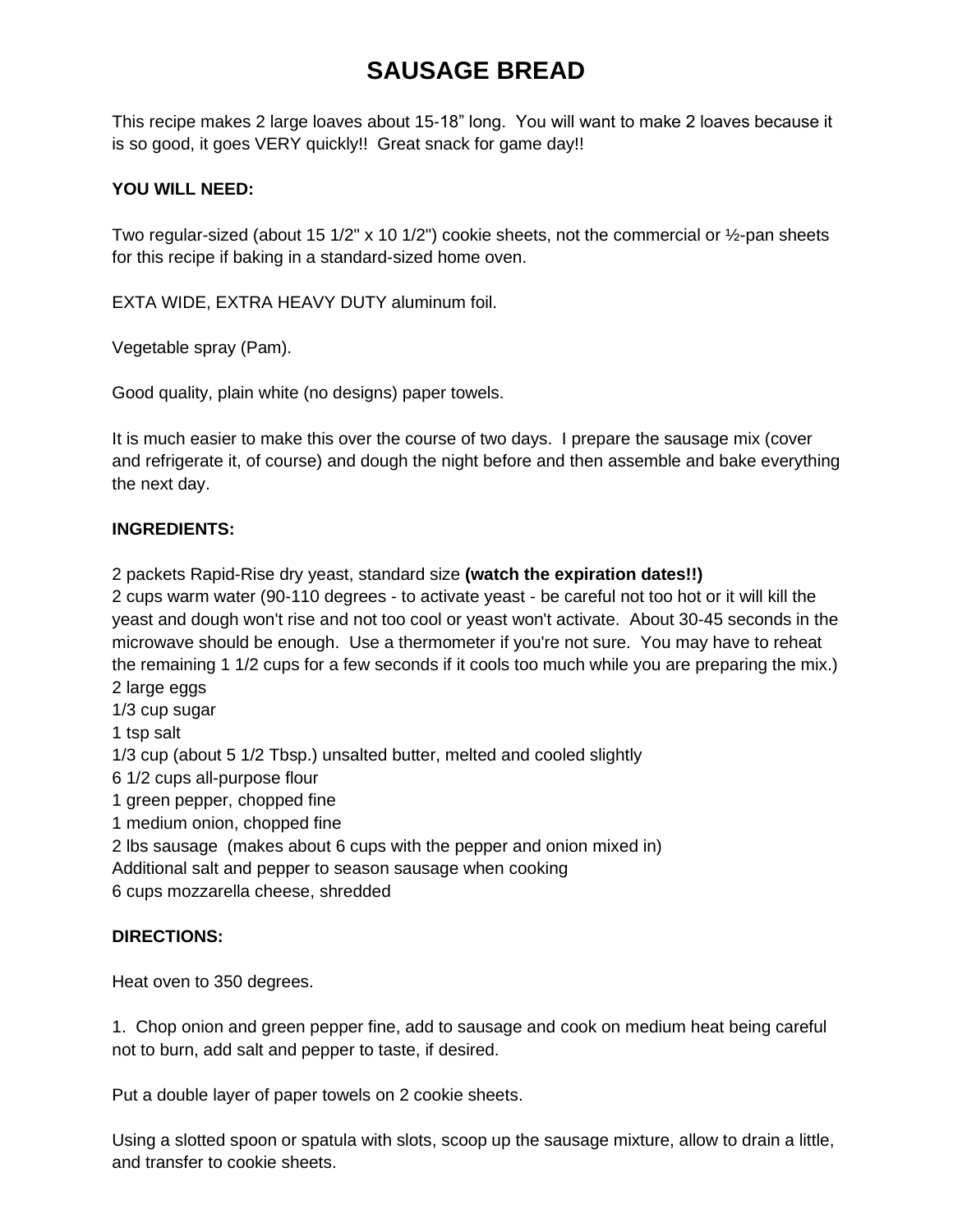Then put a double layer of paper towels on the tops and press down to absorb more grease and moisture.

When done, remove and toss the top layer of towels and CAREFULLY pick up the short ends of the bottom paper towels, raise them up to meet each other, grasp both sides with one hand, raise it up slightly then, slide your other hand underneath and being careful not to spill the sausage, empty the pouch's contents into a bowl. If you don't use good quality paper towels, they will break and your sausage will spill out onto the cookie sheet. There will be some onions and green peppers that stick to the paper towels, but that is okay - toss the towels after making the transfer.

Wash the cookie sheets and set aside for use later.

2. Dissolve yeast in 1/2 cup warm water. Allow to proof - it will foam up if yeast activates.

3. Mix sugar, salt, cooled melted butter and eggs until blended.

4. Add yeast mixture and **STIR.** Add remaining 1 1/2 cup warm water and **STIR** until mixed.

5. Add 6 1/2 cups flour until mixed well - dough will be a little sticky – if so, it's okay to add just a little more flour so you can work with it.

6. Roll dough into a ball and place in large greased bowl or pan and let rise until size doubles about 1 - 2 hours. OR, make it late at night, rub the dough ball down with olive oil, then cover the bowl well with plastic wrap and allow it rise overnight or until it has doubled in size. Note that you will need a very large bowl for this.

7. In the bowl, punch down the dough lightly.

8. Knead into a uniform ball or roll and cut into 2 equal portions. If it is still sticky, add a little flour and knead it a little more. If the dough is too sticky, it will tear even on a floured surface and fixing it is a real pain. Don't over-knead the dough or it will be tough and difficult to roll out.

Place dough on a lightly floured surface.

9. For each dough ball, do the following:

10. Roll out into large circle about 17-18" in diameter. Be careful not to roll it out too thinly or it will tear when rolling it up with the sausage-cheese mixture.

11. Spread 1 1/2 cups cheese on top of dough, leaving about 1-2" space around the edges.

12. Spread 1/2 of the sausage mix (about 3 cups) on top of cheese and use last 1 1/2 cups of cheese on top of sausage.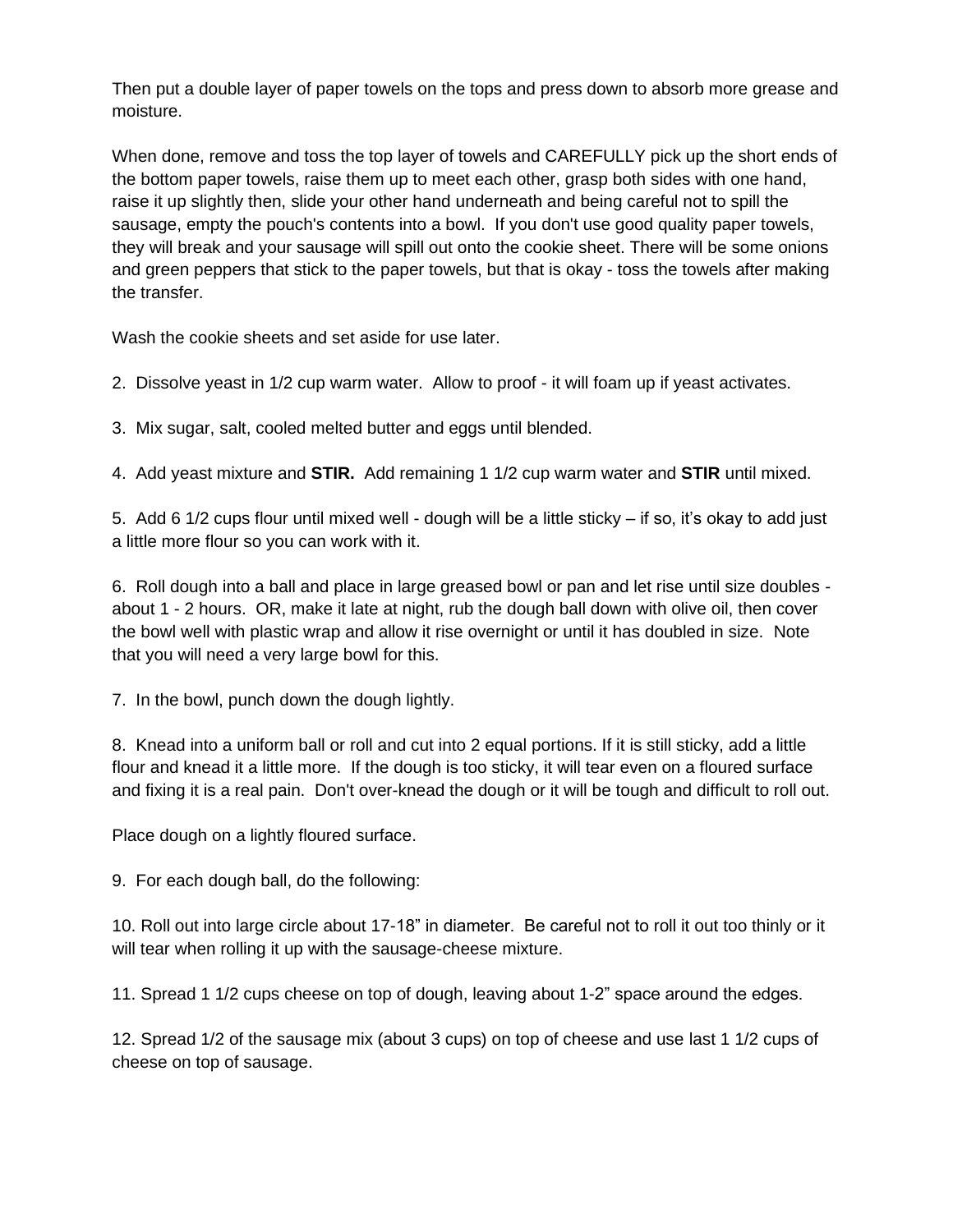13. Okay, here's the hard part: Roll it up like a burrito: Carefully fold the left and right sides over about 2". Then, like rolling up a jelly roll, roll **AWAY** from you while trying to keep the left and right edges folded over. It is a tedious process and requires some creative finger/hand gymnastics, but you will get the hang of it and it does NOT have to be perfect. As you are rolling, you can pinch down the sides a little.

14. Once you make the last roll, overlap (pulling the top end of the dough lip towards you) and overlap it carefully, but tightly and thoroughly, and pinch the last overlap together well along the entire length of the loaf. Don't forget to check the ends and pinch them together tightly.

15. It's a good idea to do this step ahead of time: Using 2 long pieces of foil, make a pouch for the bread loaf, leaving bread enough room to expand while baking, and fold all the edges over well. See **MARK'S TIPS** below on how to make the foil pouch. Note: The roll will just about double in width, and increase about 1/3 in length. If you don't have the Non-Stick foil, you can spray the foil **VERY LIGHTLY** with Pam or other vegetable non-stick spray.

16. Place each loaf on a cookie sheet and put both sheets in the oven (should fit in a standardsized oven) and bake for 1 hr 10 min to 1 hr 30 minutes at 350 degrees. It usually takes 1:20 in my oven. NOTE: Depending on how big you made your foil pouch, you will probably have to place the pouches on the sheets diagonally and the foil will hit the door and the back of the oven, but that is okay.

17. When time is up, remove loaves and **with gloves on** and **BEING CAREFUL OF THE STEAM,** open pouch to check for doneness. The loaves should be a LIGHT golden brown – if not, re-seal and bake for another 2 - 5 minutes and check again – I usually have to do this.

18. Remove from oven, open, but do not discard, foil pouch and let stand, **UNCOVERED** for approximately 1 hour or until cheese sets up. **Resist the temptation to cut into it or all the cheese will run out**. Then, loosely close the foil pouch and move the loaves to the refrigerator. You do not want them sealed tightly as condensation will form and the bread will become soggy.

19. Once completely cooled, it is okay to slice. To slice, remove loaf from foil, discard foil (see 20. below), and place on cutting board. Slice into 1/2" thick slices, maybe a little thinner. Electric knives work very well for this in case you don't have a regular (serrated) bread knife. Note: Use an old cutting board for this task because the electric knife will gouge your cutting board badly and make it pretty much unusable for most other tasks. I keep an old cutting board just for this task. Be sure to clean it off well before using, though.

20. During the cooling process, some condensation will have formed on the original foil, so, unless serving immediately, after slicing, you will have to wrap it in a new piece of foil (not plastic wrap) and keep it in the refrigerator, but ONLY after it has completely cooled and you don't have to seal the foil air tight. Besides, is won't last long enough to spoil anyway - trust me on this.